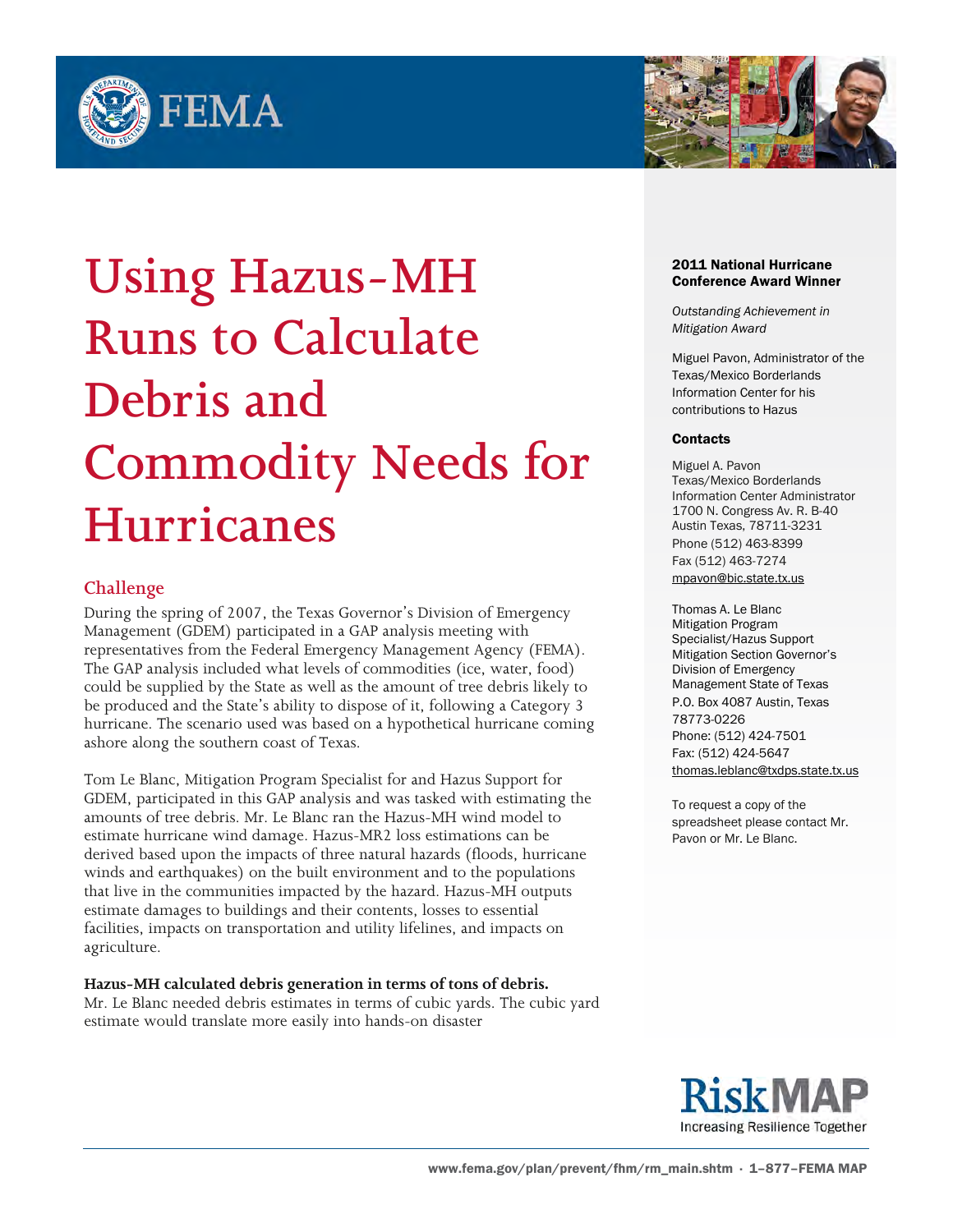response and recovery information such as the number of trucks needed to remove debris. He spoke with David Pimentel, a geographic names specialist, and also a Hazus user, at the Texas Natural Resources Information Service (TNRIS). Mr. Pimentel recommended consulting with Miguel Pavon, a GIS "modeler" with TNRIS.

## **Solution**

Miguel Pavon recognized that he could take information from Hazus-MH outputs (displaced people, displaced households, and tons of debris) and build upon it. Mr. Pavon used a U.S. Army Corps of Engineers (USACE) model, provided by Mr. Le Blanc that calculates commodities that could be distributed at Points of Distribution (PODs), ice (per bag), water (per bottle), tarps (for temporary roof repair), meals ready to eat (MREs), personnel (for disbursement of supplies), and gallons of fuel needed to supply transportation modes used by people evacuating from a hurricane. Mr. Pavon developed a flexible, user-friendly spreadsheet where specific debris removal and commodity needs could be calculated. The simple spreadsheet design features input fields at the top of the screen, and fields for commodity needs below. The fields become populated as new information is entered. It can be updated rapidly as new predictions and models are generated. The spreadsheet is small enough to be loaded onto a laptop computer or PDA (personal digital assistant) and taken into the field.



Some of the commodity and debris removal needs included in the spreadsheet are:

- How many MREs will be needed each day;
- How many bottles of water and tons of ice to load onto what size trucks;
- How much labor it will take to load them;
- How many trucks are required to carry the loads;
- How many PODs will be required, and
- How many volunteers, workers, and law enforcers are needed to man the PODS, and manage the relief or evacuation effort.



Several formulas, or assumptions, are programmed into the spreadsheet. For instance, it is assumed that three people live in each household and that they require two MREs per person, per day. Another assumption is the number of people evacuating in each vehicle. This is estimated at three and it is esti- mated that they will travel an average of 100 miles and average approximately 18 miles per gallon of gas. These assumptions can be modified to fit actual conditions. Truck capacities are measured based on volume and number of axels and are cross-referenced with projected debris removal needs. Maps and Hazus-MH runs will assist in determining how far outside the perimeter of the projected danger zone the trucks loaded with these emergency supplies should be stationed, and which points of delivery they should travel to once the storm has passed.

Recognizing that debris removal needs differ in urban and rural areas (for example, in rural areas tree debris that does not interfere with public safe- ty—such as downed trees in woods—are typically left to decay), Hazus-MH differentiates between the two environments, producing more accurate debris removal estimates for each.



A key component of the spreadsheet is that the information generated by Hazus-

Increasing Resilience Together

www.fema.gov/plan/prevent/fhm/rm\_main.shtm · 1–877–FEMA MAP